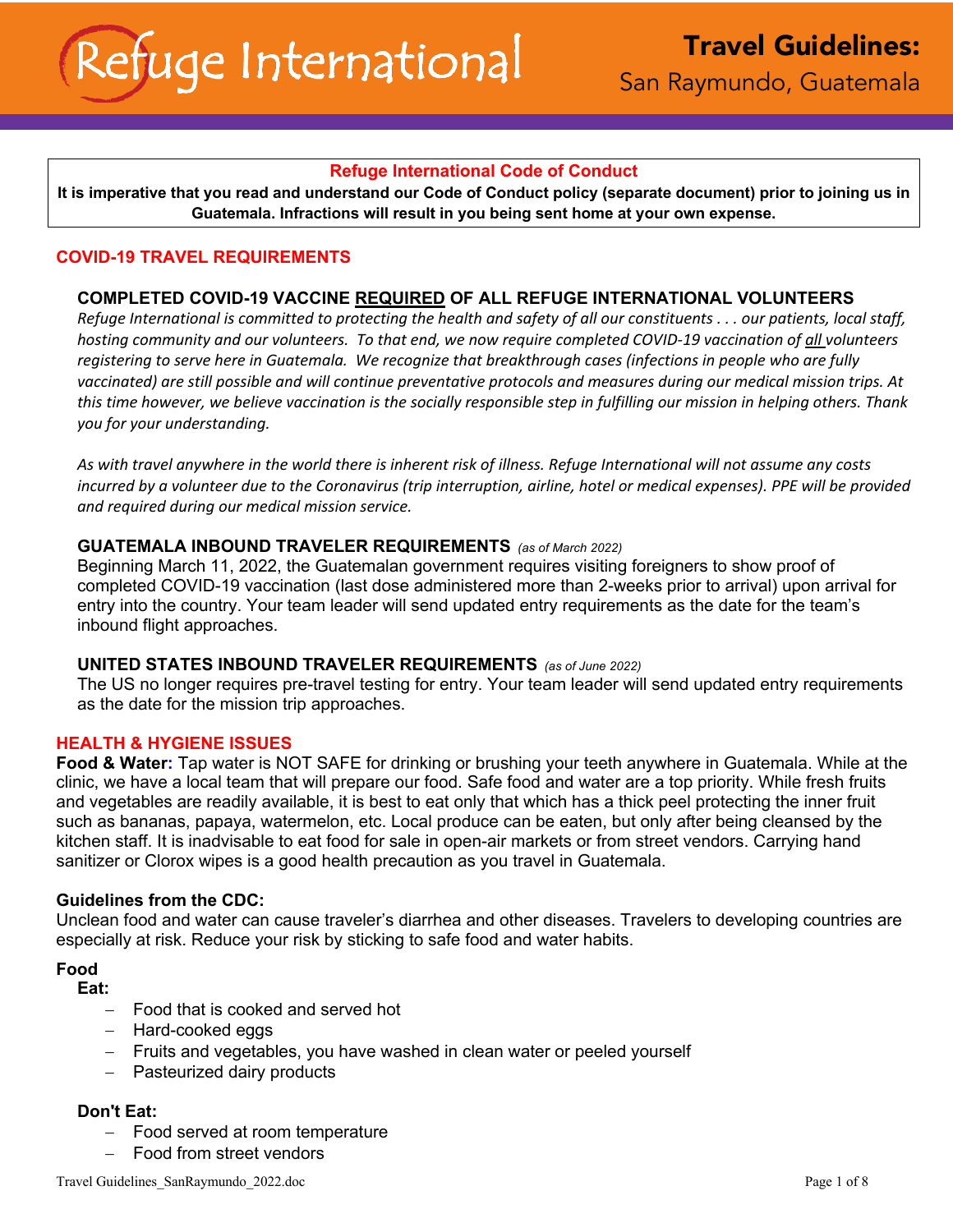- Raw or soft-cooked (runny) eggs
- Raw or undercooked (rare) meat or fish
- Unwashed or unpeeled raw fruits and vegetables
- Condiments (such as salsa) made with fresh ingredients
- Salads
- Flavored ice or popsicles
- Unpasteurized dairy products
- "Bush meat" (wild game, monkeys, bats. etc.)

## **Beverages**

### **Drink:**

- Water, sodas, or sports drinks that are bottled and sealed (carbonated is safer)
- Water that has been purified/disinfected (boiled, filtered, treated)
- Ice made with bottled or purified water
- Hot coffee or tea
- Pasteurized milk

## **Don't Drink:**

- Tap or unfiltered well water
- Fountain drinks
- Ice made with tap or unfiltered well water
- Drinks made with tap or unfiltered well water (such as reconstituted juice)
- Unpasteurized milk

### **Bathing and Swimming**

Unclean water can also make you sick if you swallow or inhale it while bathing, showering, or swimming. Try not to get any water in your nose or mouth. In most areas, tap water is not safe for brushing your teeth, and you should use bottled water. People who are elderly or have weakened immune systems might want to stay away from areas where there is a lot of steam and water vapor that can be inhaled, such as showers and hot tubs.

### **Hygiene**

Nowhere in Guatemala can toilet paper be flushed down the toilet. The septic systems are not capable of handling it and toilets will back up right away. **Always dispose of toilet tissue in the wastepaper basket.** 

### **Travel Immunizations**

Always refer to the most recent CDC guidelines for recommended travel immunizations. You can access the information for recommended vaccines and Guatemala-specific travel medications on the CDC website.

**COVID-19:** The CDC recommends a COVID-19 vaccine for all international travelers.

**Malaria, Chikungunya, Dengue, and Zika:** While mosquito borne diseases are not common in San Raymundo (1565m elevation), there have been occasional reports of dengue, chikungunya, zika, and very rarely malaria.

**Malarial Prophylaxis** – is not routinely recommended. A mosquito repellant containing DEET should be used. You may also choose to spray your clothing with Permethrin, which should be done at home prior to packing for the trip.

**Typhoid Fever**: CDC recommends that travelers to Guatemala receive Typhoid vaccination.

**Tetanus Immunization**: Please be current with your tetanus booster. No cholera immunization is necessary at this time.

**Hepatitis A Immunization**: The series are recommended for everyone. Hepatitis A is transmitted through contaminated food and water.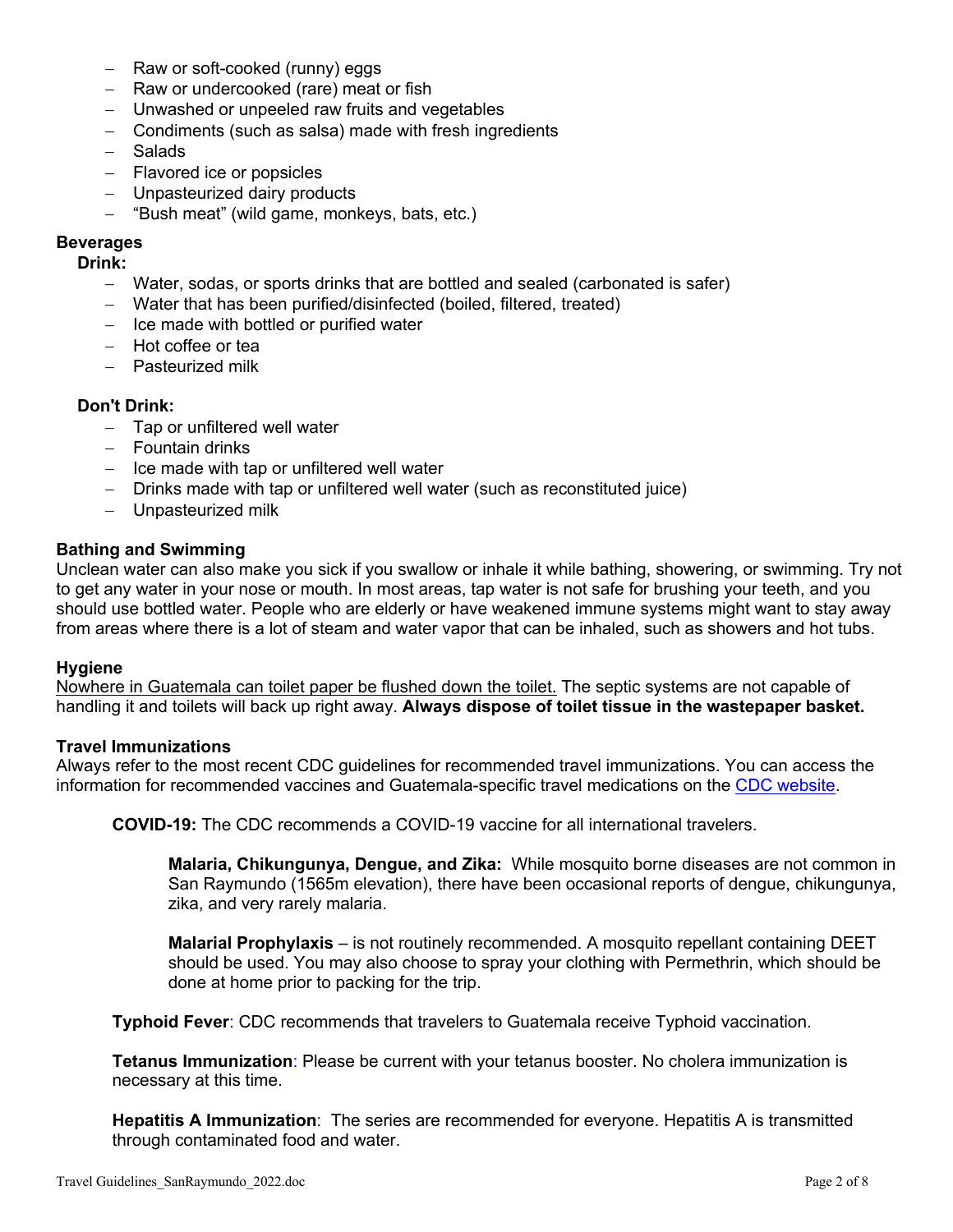**Hepatitis B Immunization**: This is also recommended for anyone likely to come in contact with blood or body fluids.

**Traveler's Diarrhea**: Please refer to the CDC's website for traveler's diarrhea. You will note that there are no recommendations for prophylaxis for traveler's diarrhea other than watching what you eat and drink. However, some sources recommend taking 2 Pepto Bismol tablets 4 times a day, while others recommend prophylactic antibiotics. For concerns, please contact your personal physician regarding this issue. Certainly, if a team member becomes ill, we will provide care in the clinic.

### **PACKING**

#### **Clothing**

*Refuge International medical mission t-shirts will be distributed prior to the trip and must be worn for arrival into Guatemala. These shirts help other team members identify you in the airports.*

During clinic hours, all volunteers wear scrubs. There are scrubs to borrow at the clinic in San Raymundo, or you may bring your own with you. After clinic hours, most people continue to wear their scrubs, but if you choose to change, attire is casual, jeans, etc*.* No short-shorts are worn in the clinic, even after hours. Elsewhere in the country, out of respect for the local people and their culture, the following guidelines for dress are suggested. For all: no exposed armpits or thighs, no tight clothing. Slacks, jeans, casual shirts or t-shirts are fine for men. For women, clothing should be loose, skirts- below knees, pants baggy. If traveling in February or October, bring a light jacket or sweater; the weather can be cool, especially in the mornings and evenings.

#### **Luggage**

ONE carry-on, which must meet airline specifications, such as small rollerbag, backpack, or small duffel is allowed. (Check with your airline for carry-on requirements). When going through security, travelers are only permitted one carry-on and ONE personal "bag", such as tote bag, purse or laptop case. **All personal items that you will need for the week can be packed in your carry-on, if you adhere to the essential packing list below and forgo non-essential items. You will be surprised how simply you can live while on trip!**

**One checked bag** will be reserved for medical supplies, which are essential to our trip. Depending on your location and itinerary, we will deliver a Refuge International medical bag to you before checking in for your flight. If you decide to take an additional personal bag besides your carry-on, you will be responsible for any additional charges associated with a second checked bag. If you are charged an airline fee for the medical bag you are carrying for Refuge International, please keep your receipt and we will reimburse you for this expense. *Because you will have limited personal packing space, these items will be provided for you at the clinic:*

- *One towel*
- *All bedding*
- *Scrubs (3 sets)*

### **Personal Packing List**

Be sure that your liquid items all fit in one, quart-size Ziploc bag. **Clinicians: Please bring your own otoscopes, stethoscopes and mini pulse-oximeters to use in your clinic room, as we do not have enough of these items to supply on-site.** 

**Anesthesia Providers: Please bring your own laryngoscope.**

- Mosquito Repellant
- Passport and color copy of your passport photo page
- Underwear for 7 days
- Personal medications
- Closed-toe shoes for clinic
- Sweater or jacket (wear this on the plane to save packing space)
- Washcloth or scrubbie (even hotels do not have washcloths)
- Shower shoes/flip flops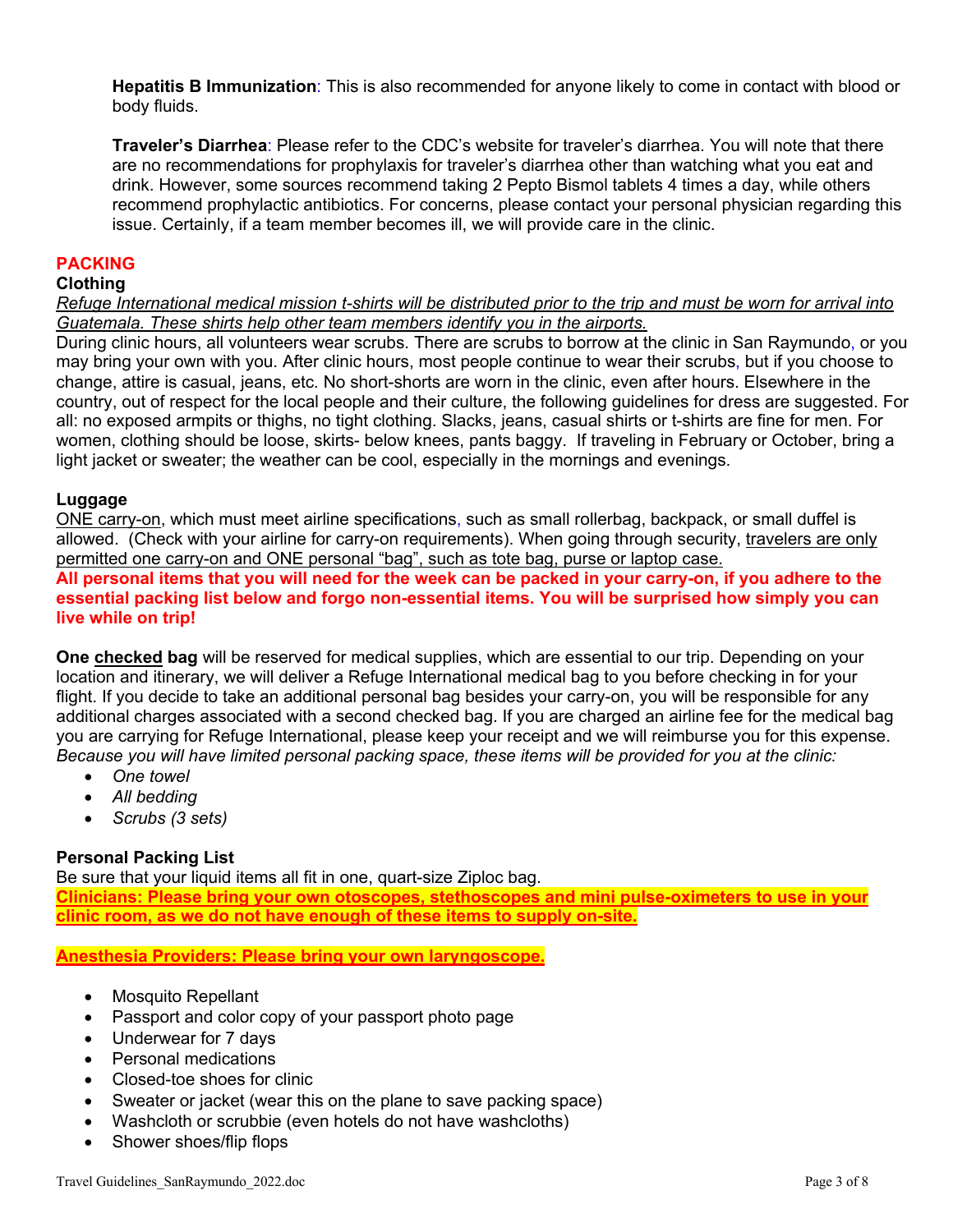- Good rain jacket or poncho
- Long-sleeved shirt (if you are cold-natured, to wear under scrubs)
- 2-3 outfits for Antigua and travel home from Guatemala
- Reusable water bottle and travel coffee mug
- Camera
- Small flashlight/headlamp
- Book or magazine
- **Earplugs**
- Optional:
	- $\circ$  2 or 3 sets of scrubs if you do not want to wear those provided by the clinic
	- $\circ$  Personal snacks or supplemental food needs you will be fed very well on trip, this is just in case you need something specific or extra.

PLEASE DO NOT WEAR ANY EXPENSIVE JEWELRY IN GUATEMALA. It might make you, or the group, a target for thieves.

### **Optional: Items for local residents**

These are good items to bring to the clinic: Toothbrushes, toothpaste, bath and hand soap (non-scented), shampoo, lotion, Chapstick, small jars (personal size) of Vaseline and washcloths. All items will be given out in clinic by the attending clinicians or in pre-op/post-op or pharmacy. **Nothing is to be given outside the hospital or in the courtyard.**

## **If you are not asked to bring a Refuge International checked medical bag, please consider collecting the hygiene items listed above and pack your own checked bag of supplies.**

Refuge International supports indigenous schools in Guatemala. These schools are very remote and get very little attention. Their need for supplies and financial support is very acute. Should you feel the desire to help with education, these school supplies are always very much in need: pencils, crayons, spiral notebooks, markers, tape, construction paper, children's scissors, children's book in Spanish, flash cards, and rulers; also playground items such as balls. If you have something else that you think would be appropriate, please ask!

## **The hygiene and school items listed above are great gifts to bring. We ask that you not bring a lot of candy as it can do more dental and nutritional damage than you might think.**

### **MONEY**

The Quetzal is the currency of Guatemala. The exchange rate is usually around 7.5 Quetzals to one US dollar. Most volunteers don't spend any money while in San Raymundo. Refuge International can exchange small amounts of up to \$5/person. You will need to bring money for meals and shopping while in Antigua.

- There are banks in Antigua, but you will find vendors in the market (and most stores) will accept US currency (in pristine condition). Bring small bills and you will not have to exchange money. Meals can range from \$5-\$30 a person in Antigua, depending on the restaurant. Many stores and restaurants will also accept Visa or MasterCard credit cards.
- Guatemalan textiles are incredible and inexpensive and make great souvenirs or gifts to take home. It is possible to spend a lot of money shopping here! Guatemalan currency is very hard to exchange once outside Guatemala, so don't get more than you really need.
- You will need \$15 \$40 (USD) cash for the airport shuttle from Antigua at the end of the week (depends on total number of passengers)
- (**IMPORTANT NOTE**: your US dollars MUST BE clean, unmarked, unfolded and untorn. Think "fresh off the press"; this is no joke as Guatemalans will refuse a bill that has the slightest mark on it because their banks will not honor the bill.)

### **HOUSING**

The team will be housed in either dormitories or double rooms while on the San Raymundo hospital campus. The dorms are divided into men's and women's spaces with separate bathing and toilet facilities for each. The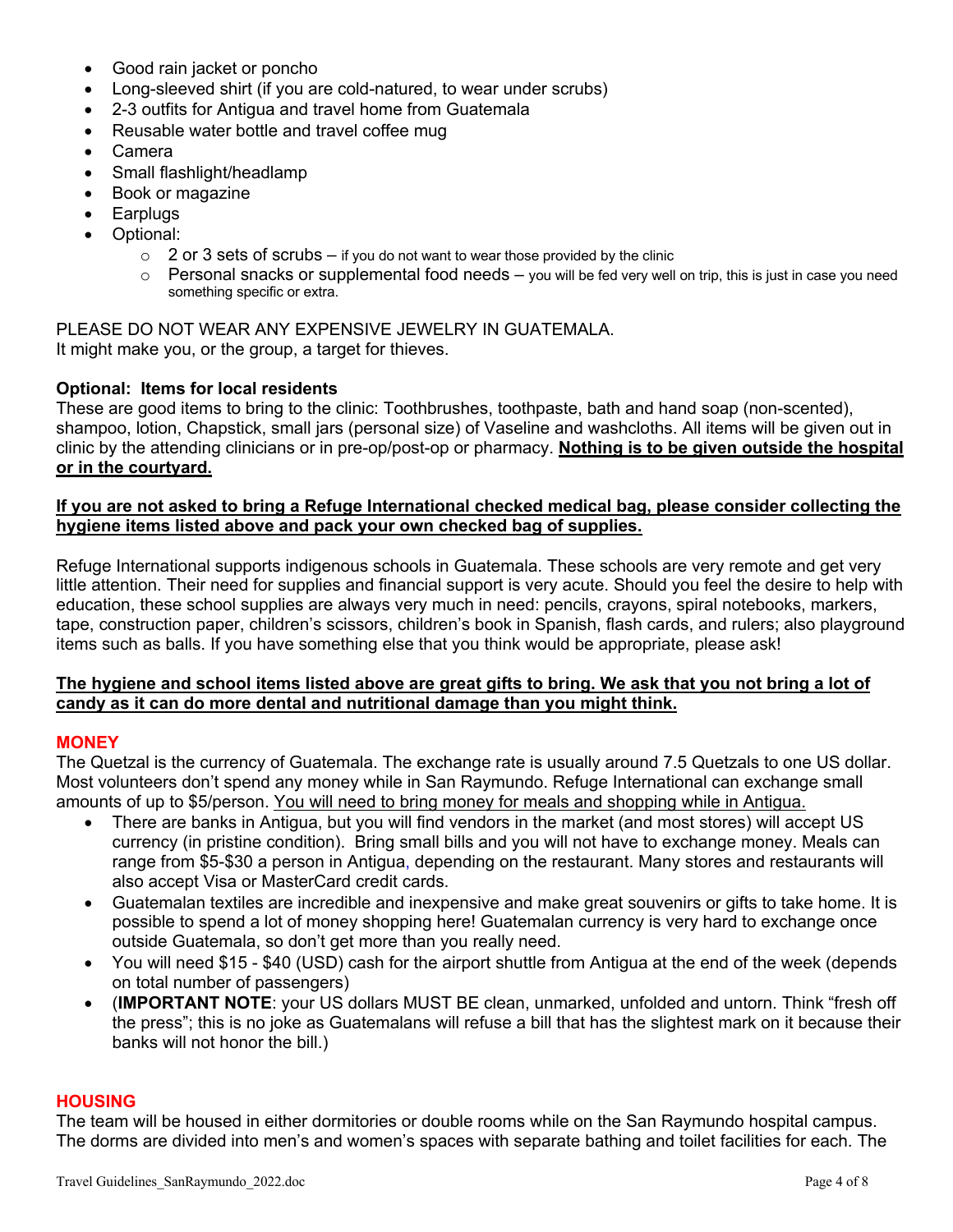dorms are not heated or air-conditioned but we do provide light blankets (or fans) to keep you comfortable. If you are a light sleeper, bring good earplugs! The facility does have hot showers and flush toilets. Short showers are a courtesy so everyone should be able to get warm water.

# **MEALS**

Meals are served in the common dining facility. Our local kitchen staff prepares all meals and the menu varies with a touch of local flare.

The team will meet at 6:30-7:00am for breakfast and the morning meeting. Lunch is served from 11:30am - 1:00pm and the team will eat in shifts (to ensure patient care is uninterrupted). Dinner will begin after clinic with most of the team eating together, usually around 7:00pm.

### **Dietary Restrictions**

Basic food restrictions can be accommodated on trip: gluten-free is not a problem in this country as they use little gluten in their cooking and vegetarian options are available. Please inform the team leader of food allergies so that we can advise our kitchen team. If you have other restrictions, please let us know in advance of arrival and we will try our best to make accommodations (but you may need to bring your own food options, depending on your specific needs).

## **CLIMATE**

The temperatures can range from upper 40's at night to around 80F, with a possibility of rain. Bring warm pajamas, a light jacket or sweater for early mornings or evenings (February & October only) and light rain gear.

# **CONDUCT**

We will be working with local residents who reside in/around San Raymundo. We will refrain from any conduct that might be viewed as immoral to the local people. While at the clinic the following rules are suggested:

- Absolutely no alcoholic beverages
- Please refrain from public displays of affection
- No profanity
- No open use of tobacco (we have a discreet smoking location)

# **ASOCIACION MÉDICA QUIRÚRGICA DE SAN RAYMUNDO**

The Asociacion Medica Quirurgica de San Raymundo was established to oversee the activities of the hospital. The committee members live in the San Raymundo area and are working hard at making the hospital a fully functioning charity hospital. Many will be working with us in the clinic as well as joining the team for meals in the dining room. They are amazing people with incredible stories so please take the time to get to know them. The committee members are as follows:

**Ramiro Cojon, MD** – *President*; Dr. Cojon is a local physician in San Raymundo and medical sponsor of our group.

**Eugenio Nij** – *Vice President*; Local pastor.

**Joy Gring** – *Treasurer*; Joy is a missionary and nurse from the US. She runs a school in San Raymundo and also works with Dr. Cojon.

**Liliana Camey** – *Secretary*; Liliana is the Director of a local, public school in the village of Estancia Vieja (just outside of San Raymundo).

**Mara Camey** – *Hospital Coordinator*; Mara is a teacher at a local, public school and sister to Liliana and runs the hospital admin office during our mission week.

**Edy Cojon** – *Hospital Director*

**Isaias Chamale** – *Committee Member*

**Gerardo Chamale** – *Committee Member*

**Antonio Chamale** – *Committee Member*

**Bildad Hernández** – *Committee Member*

**Eladio García** – *Committee Member*

### **SAFETY**

At the end of the trip we will be spending time in the city of Antigua. Although we do feel this city is safe, you should use the same sensible precautions you would in any city: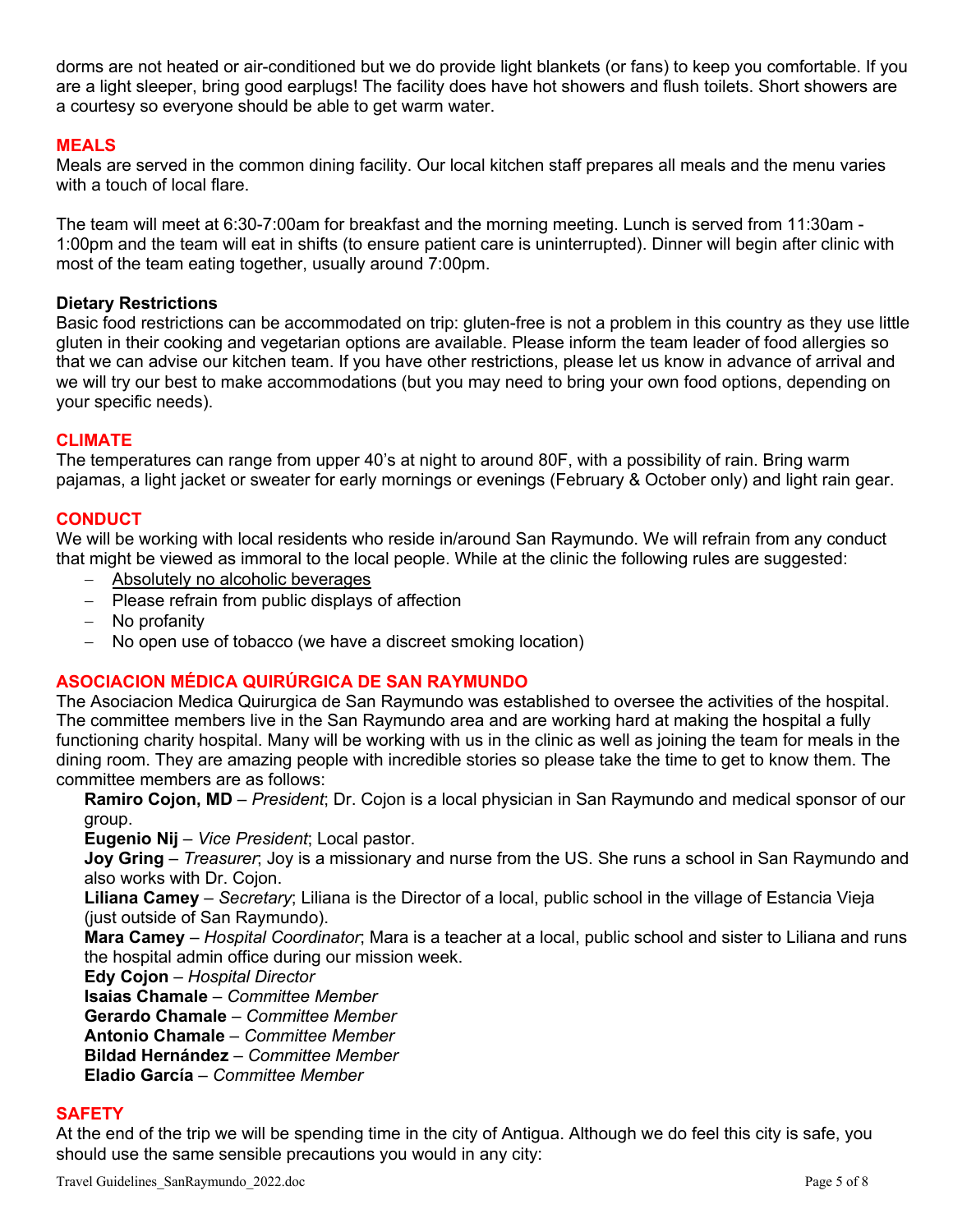- Do not go out alone at night.
- Always secure your wallet or purse. (*Under-clothing money carriers can be found at a variety of retailers like Target, Walmart or Amazon.com.)*
- Discreet use of your cell phone in public places (cell phones are the item most commonly stolen from travelers).
- Do not wear flashy or expensive jewelry.
- Always keep your passport locked in a hotel safe.
- Ask your team leader if you have any questions about safety issues.

Poverty is rampant in Guatemala, so the less you advertise affluence the less likely you are to attract unwanted attention. Do not do things to call attention to yourself or to your group.

# **ANTIGUA**

We will arrive Friday morning in the beautiful colonial city of Antigua. Once you arrive, your meals will be at your own expense as well as your shuttle to the airport (breakfast is included with your room at our hotel). The cost of the airport shuttle ranges \$15-\$40 (depending on the number of people sharing a shuttle time). Shuttle arrangements will be coordinated by your team leader. If you are staying an additional night at the hotel in Antigua, there is an additional cost of \$75 (non-refundable and arrangements must be made in advance).

You will need money for snacks, tipping (10% to waiters, \$1 a bag for luggage), meals in Antigua, your shuttle from Antigua to the airport and travel contingencies.

## **MISSION TRIP FEES & EXPENSES**

The mission trip volunteer fee includes:

- Bus transportation (private) from the airport to the clinic in San Raymundo
- In-country travel insurance
- Lodging and Meals in San Raymundo
- Local Translators
- Medical supplies and medications used during our service week (*the most significant portion of the mission expenses!*)
- Bus transportation (private) from San Raymundo clinic to Antigua at the end of the week
- 1-night hotel lodging in Antigua (breakfast included)
- Your Medical Mission T-shirt

# **Flights**

You are responsible for booking your flights and airfare. For each mission trip there are designated team flights. You can find the information on our website or contact the Refuge International office. If your travel itinerary necessitates a special trip to pick you up, or drop you off at the airport, you will need to pay the additional costs associated with special transportation arrangements.

**Do not make flight reservations on other flights unless you have cleared this with the Team Leader!!** 

Anytime someone flies, there are some basics you should know. Airlines can "overbook" based on statistics that not everyone shows up for their scheduled flights. If a flight you are on is overbooked, the airlines usually will ask for "volunteers", those people who will take a voucher for a trip in the future and wait until the next flight (PLEASE do NOT volunteer to take a later flight!). If the need for seats are not met this way, there is a policy on who will be "bumped." If you happen to be bumped, the airline will let you know what your next flight will be plus what they will do for you such as meal and lodging vouchers. **Call the Refuge International office immediately with your new arrival information. We need to know as soon as possible if you are bumped from your flight!!**

"Missed connections" happen when there is a delay, which can be caused by weather, flight crew, security, a gate not available when the plane arrives, all sorts of uncontrollable events. If this happens, AND the missed connection is due to the airline adversity, they will take care of your meals and a place to stay until the next flight. If it is NOT the airline's responsibility, such as weather, they will help you find a place to stay but will not pay for it. **Allow money for contingencies**.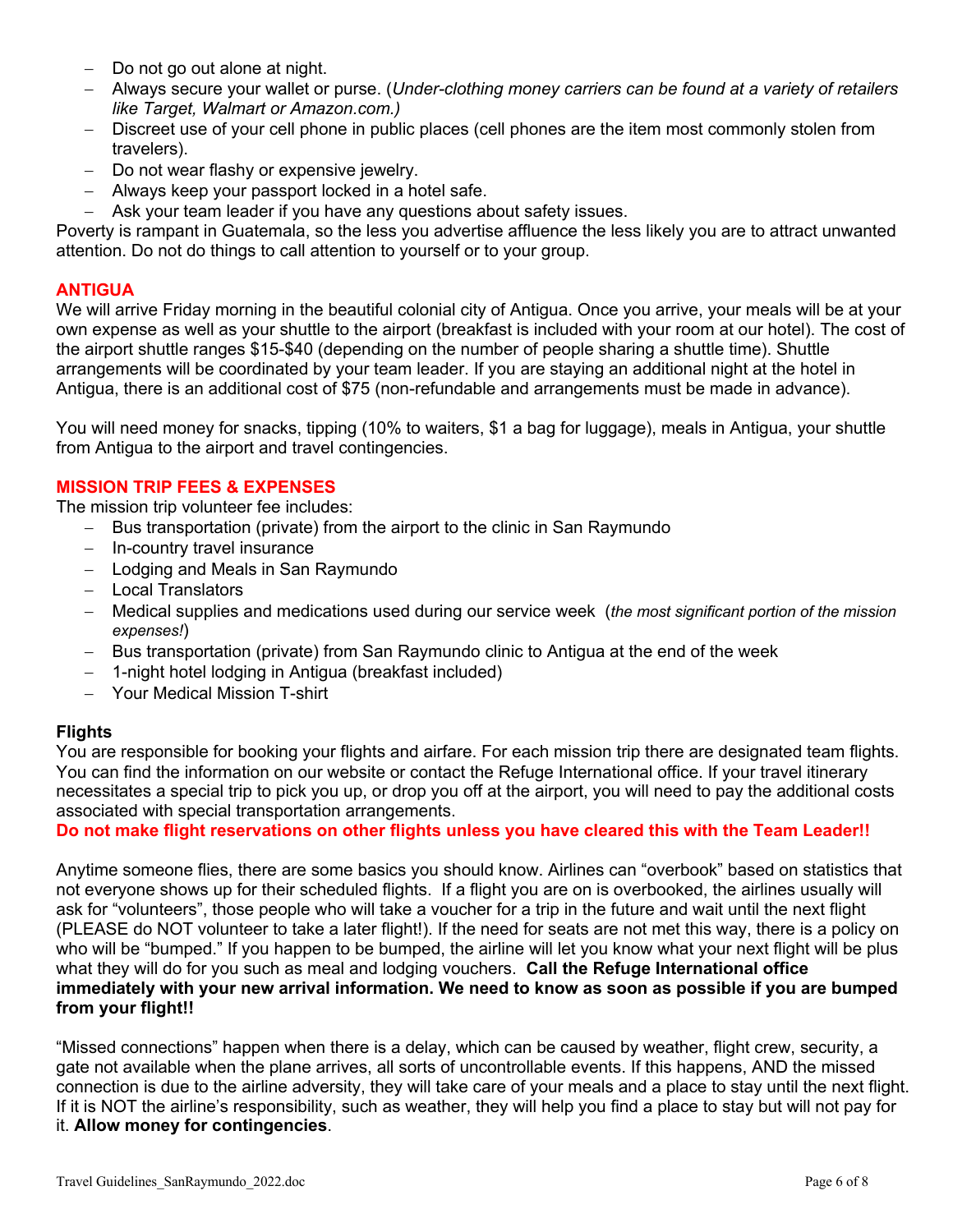"Cancelled flights" are usually created by weather or mechanical repairs to the plane. If a flight is cancelled, the counter agents or the 800# of your airline will try to "reroute" you to your destination. If they cannot get you on a flight, if it is something that is the airline's responsibility, such as a mechanical, they will usually provide lodging and meal vouchers. If it is weather or something out of their control, like a security issue, they will help to find lodging but will not pay for it. **Allow extra money, clothes, medicine, etc for travel contingencies.**

## **GUATEMALAN CONTINGENCIES**

If you decide to arrive in Guatemala before the team arrives or if you find yourself stranded because of a cancelled or delayed flight, be aware that Guatemala City is considered a dangerous city. Consider choosing a hotel near the airport that offers shuttle services. Some hotels we have used in the past are:

| Hotel Casa Veranda Guatemala     | 011-502-2411-4100 |
|----------------------------------|-------------------|
| Barceló Hotel Guatemala City     | 011-502-2378-4000 |
| Hilton Garden Inn Guatemala City | 011-502-2423-0909 |

### **EMERGENCY NUMBERS** (*Keep with you and give to your loved ones*)

| Refuge International, US office            | 903-234-8660 (during normal business hours) |
|--------------------------------------------|---------------------------------------------|
| <b>Executive Director, Ginia Northcutt</b> | 903-237-9652 (nights and weekends)          |
| Director of Guatemala, Kimberly Johnson    | 011-502-4493-0447 (Guatemala & WhatsApp)    |
|                                            | 214-695-3531 (US & WhatsApp)                |

## **GUATEMALA AND THE PEOPLE**

Guatemala is the most populous of the seven Central American republics, with just over 15 million inhabitants. There are two ethnic groups in Guatemala: the mestizos or Ladinos who are people of Spanish heritage, while the majority are people of Mayan descent. Repressive regimes, social conflict between the poorer Mayans and the better-off Ladinos and outside intervention resulted in a civil war that lasted over 36 years, killed over 200,000 people and left more than 50,000 people "missing". In 1996, a peace agreement was reached and the slow rebuilding of a civil society began. Today, the per capita income of the people is still less than \$1,200 per year, literacy rates are very low, infant mortality is high, access to medical care is limited and there is no clean water in the country. Our part in the rebuilding of the Guatemalan society lies within these issues. We believe that everyone has the right to clean water and medical care. Our goal is to help the people of Guatemala achieve these rights through sustainable medical care and water programs.

The poverty in Guatemala is obvious, and you will want to help. The workers who live there best distribute gifts for children in the schools. Children will approach you begging in the street, or with items for sale, and you will find it hard to resist. Buying from them fosters the begging problem, and encourages them not to be enrolled in school. The best approach is not to make eye contact: be firm, refuse the first time and walk away. Instead, buy goods from an adult vendor in a market. It's helpful to understand that Guatemalan vendors expect you to do a little bargaining as part of the social exchange of the purchase. The first price offered is not the actual price for the item. "Haggling" is as much a part of the selling process as the "pitch" is in the US. It should be a fun part of the experience.

It is inconsiderate to photograph the Guatemalan people without asking their permission first. Please ask their permission before taking a picture of anyone. Remember that many places we consider public, such as porches, courtyards, or the steps of a church are considered private. We encourage you to take as many photos as you like to document your time and experience as a Refuge International volunteer. Making a small attempt at communicating with the residents of Guatemala will go a long way. While Spanish is widely spoken, there are dozens of indigenous languages spoken in the countryside. Still, "Buenos días", "gracias", and "por favor" are gracious gestures of a guest in their country.

The people of Guatemala have a rich, diverse cultural and historical heritage, thousands of years in the making. Many guidebooks have brief histories of the area that will help you understand a little bit more about the country. If you have time, read the book by Rigoberta Minchu, an indigenous Mayan woman who tells the story of her life during the civil war. The more you learn about the country, the more you will understand the reasons for our being there.